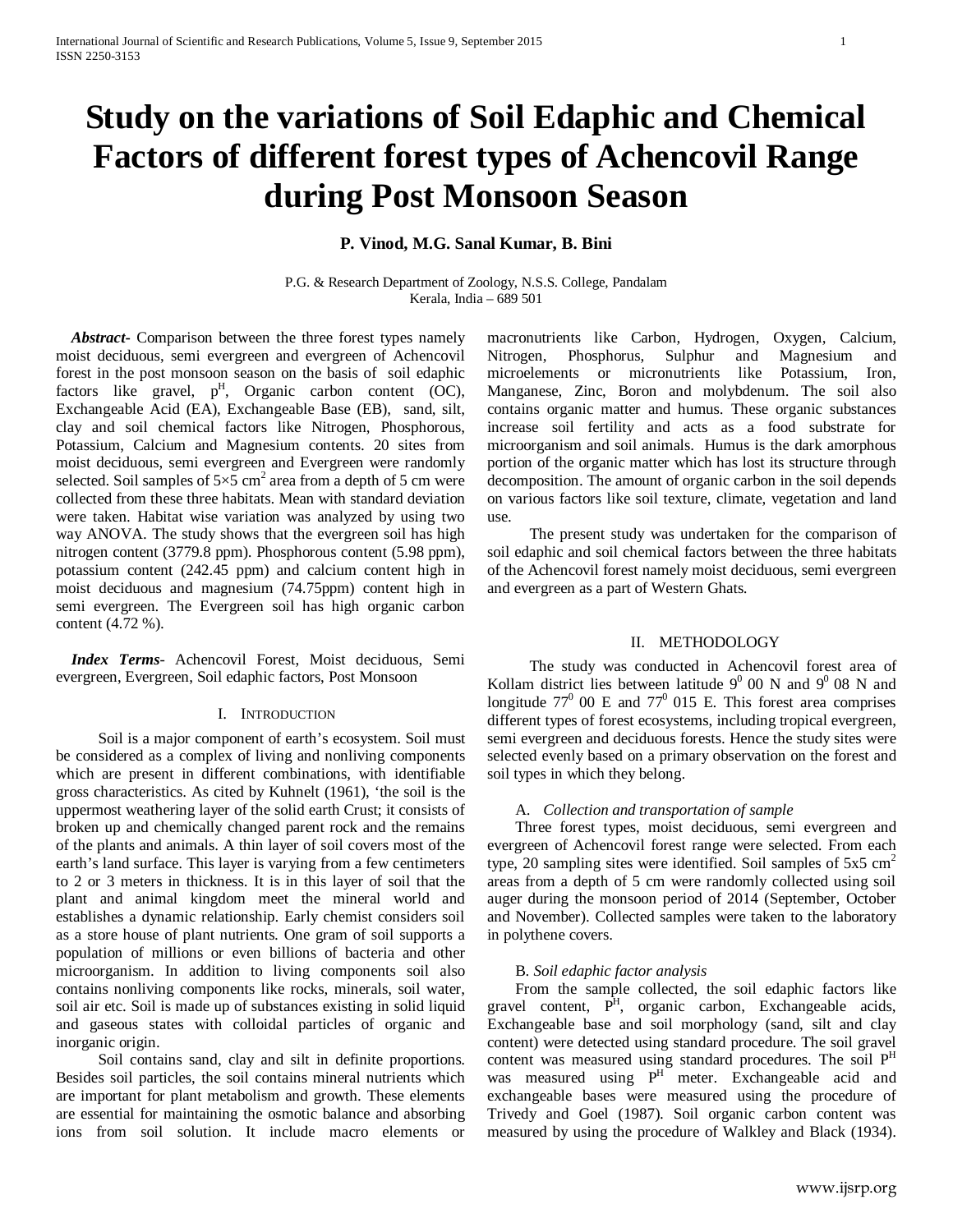Soil sand, silt and clay content were measured by standard procedure.

# C. *Soil chemical factor analysis*

Soil samples are air dried and sieved. From the sample chemical factors like Nitrogen, Phosphorus, Potassium, Calcium and Magnesium content were analyzed. Nitrogen content was analyzed by Kjeldhal distillation method, the Phosphorus content was analyzed by Molybdate stannous chloride method, Potassium content was analyzed by Flame photometry method

## III. RESULT

# *A. Soil edaphic factors*

In the three forest type of Achencovil (moist deciduous, semi evergreen and evergreen), the soil edaphic factors like gravel, P<sup>H</sup>, organic carbon, Exchangeable acids, Exchangeable bases, sand, silt and clay content in the post monsoon season were detected.

Gravel content was an average of 30.03 in the moist deciduous, 14.99 in semi evergreen and 23.11 in the Evergreen (Table 1). Two way ANOVA showed no significant variation between the sites (P>0.05) of the same habitats and significant variation between the habitats (P<0.05). The average  $P^H$  of the moist Deciduous was found to be 4.615, in the semi evergreen 4.54 and in the evergreen is 4.74 (Table 1). The two way ANOVA showed no significant variation between the sites (P>0.05) and showed significant variation between the habitats  $(P<0.05)$  (Table 2). All the three habitats show an acidic  $P<sup>H</sup>$ .

The organic carbon content in the moist deciduous forest was an average of 3.42%, in the semi evergreen of 4.33% and in the Evergreen of 4.72%.The exchangeable acids in the moist (APHA 2012). Calcium and Magnesium content of the soil were analyzed by the methods of Jackson (1958).

# D. *Statistical analysis*

Descriptive statistical analyses were done by using Microsoft Excel Software. Two way Analysis of variance (ANOVA) was conducted to determine the significant differences in the value of each parameters between the sites and the forest habitat using SPSS package 14.00.

deciduous forest was an average of 2.61%, in the semi evergreen of 2.54% and in the Evergreen of 1.45%. The exchangeable base in the moist deciduous forest was in an average of 5.41%, in the semi evergreen of 12.06% and in the Evergreen of 3.34 % (Table 1). The two way ANOVA showed no significant variation in the level of organic carbon, exchangeable acids and Exchangeable bases between the sites (P>0.05) and showed significant variation the level of organic carbon, exchangeable acids and Exchangeable bases between the habitats (P<0.05) (Table 2).

The Sand content in the moist deciduous forest was an average of 83.3%, in the semi evergreen of 75% and in the Evergreen of 75.45%.The silt content in the moist deciduous forest was an average of 6.7%, in the semi evergreen of 12.4% and in the Evergreen of 14%. The clay content in the moist deciduous forest was an average of 10.25%, in the semi evergreen of 13.35% and in the Evergreen of 11.25 % (Table 1). The two way ANOVA showed no significant variation in the level of sand, silt and clay content between the sites of the same habitat (P>0.05) and showed significant variation the percentage of sand, silt and clay content between the habitats  $(P<0.05)$ (Table 2).

**Table 1: Soil Edaphic Factors of Achencovil forest in post monsoon season**

| <b>Forest Type</b> | Gravel           | ъĦ              | Organic          | EA%             | EB%              | Sand%           | Silt%           | Clav%            |
|--------------------|------------------|-----------------|------------------|-----------------|------------------|-----------------|-----------------|------------------|
|                    |                  |                 | Carbon%          |                 |                  |                 |                 |                  |
| Moist Decidous     | $30.03 \pm 1.15$ | $4.61 \pm 0.08$ | $3.42 + 0.09$    | $2.61 \pm 0.15$ | $5.41 \pm 0.15$  | $83.3 \pm 1.03$ | $6.7+0.97$      | $10.25 \pm 0.71$ |
| Semi Evergreen     | 14.99±0.33       | $4.54 \pm 0.08$ | $4.33 \pm 0.009$ | $2.54 \pm 0.12$ | $12.06 \pm 0.46$ | $75 \pm 0.72$   | $12.4 \pm 1.72$ | $13.35 \pm 1.34$ |
| Evergreen          | $23.11 + 0.14$   | $4.74 + 0.12$   | $4.72 \pm 0.05$  | $1.45 \pm 0.06$ | $3.34 + 0.06$    | $75.45 + 2.79$  | $14+1.58$       | $1.5 \pm 0.71$   |

**Table 2: Two way ANOVA for soil Edaphic Factors of Achencovil forest in post monsoon season**

| Parameter analyzed        | Comparison aspect   | F- value | F- Critical | P value                |
|---------------------------|---------------------|----------|-------------|------------------------|
|                           |                     |          | Value       |                        |
| Gravel                    | Within the Habitat  | 1.023918 | 1.867332    | 0.458822               |
|                           | Between the Habitat | 2341.566 | 3.244818    | $1.62X10^{40}$         |
| P <sup>H</sup>            | Within the Habitat  | 1.100467 | 1.898622    | 0.390108               |
|                           | Between the Habitat | 2301.818 | 3.259446    | $1.04 \times 10^{-38}$ |
| Organic Carbon            | Within the Habitat  | 0.545426 | 1.867332    | 0.920619               |
|                           | Between the Habitat | 1.849569 | 3.244818    | $1.37 \times 10^{-38}$ |
| <b>Exchangeable Acids</b> | Within the Habitat  | 2.790126 | 1.867332    | 0.00348                |
|                           | Between the Habitat | 953.2968 | 3.244818    | $3.37 \times 10^{-33}$ |
| <b>Exchangeable Base</b>  | Within the Habitat  | 1.223812 | 1.867332    | 0.290031               |
|                           | Between the Habitat | 5520.67  | 3.244818    | $1.48 \times 10^{-47}$ |
| Sand                      | Within the Habitat  | 1.562811 | 1.867332    | 0.118711               |
|                           |                     |          |             |                        |
|                           | Between the Habitat | 164.6394 | 3.244818    | $1.91x10^{-19}$        |
| Silt                      | Within the Habitat  | 0.662338 | 1.867332    | 0.830732               |
|                           | Between the Habitat | 121.101  | 3.244818    | $3.27 \times 10^{-17}$ |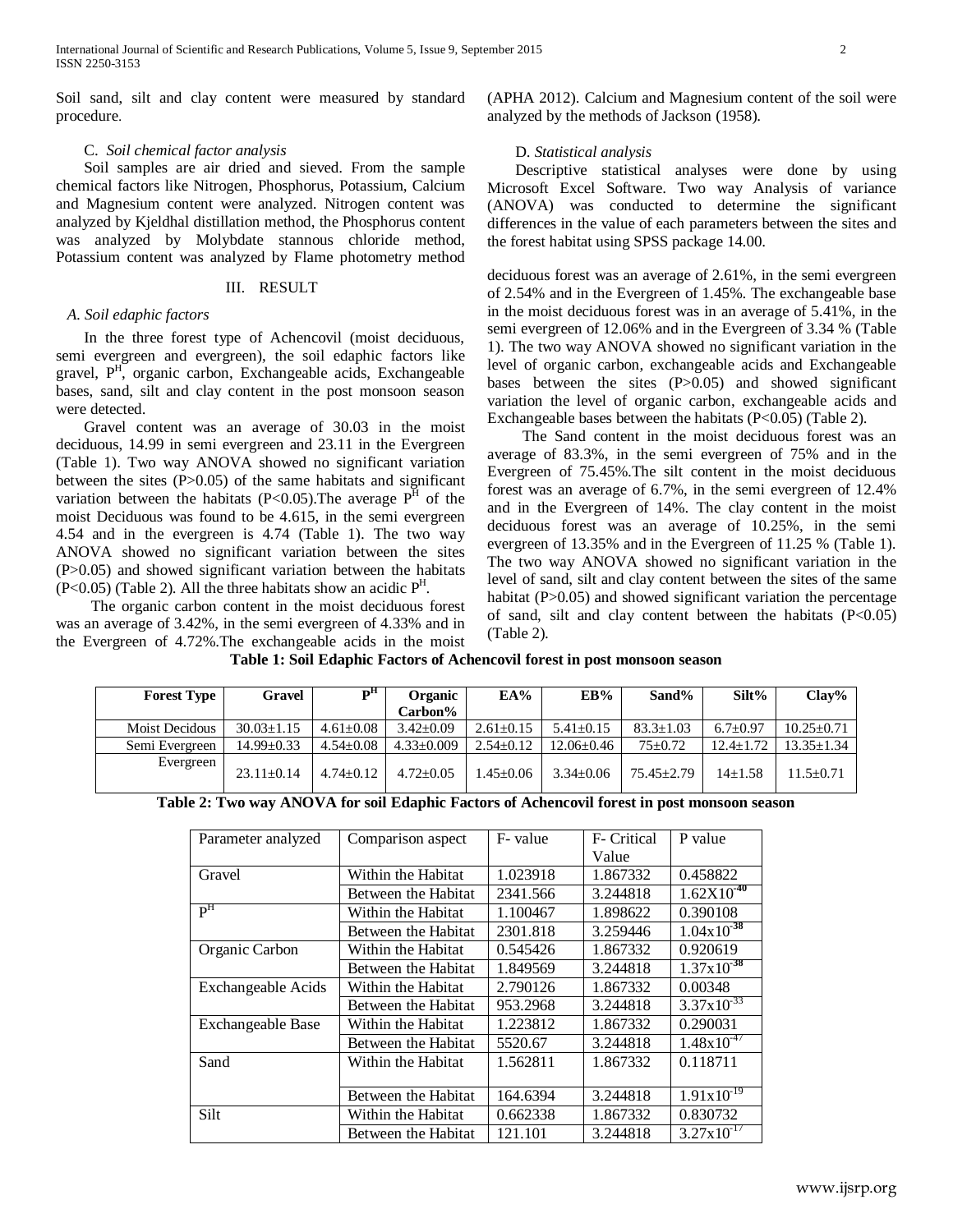| Clay | Within the Habitat $\parallel$ 1.130309 | $1.867332$ 0.362489 |                              |
|------|-----------------------------------------|---------------------|------------------------------|
|      | Between the Habitat 155.09266           | 3.240818            | $\sqrt{5.9 \times 10^{-12}}$ |

#### *B. Soil chemical factors*

The nitrogen content in the moist deciduous forest was an average of 2253.45ppm, 3260.6ppm in the semi evergreen and 3779.8ppm in the evergreen. The phosphorus content in the moist deciduous forest was an average of 5.92ppm, in the semi evergreen is 4.80ppm and in the Evergreen is 4.70ppm (Table 3). The two way ANOVA showed there is no significant variation in the level of nitrogen and phosphorus content between the sites of the same habitat  $(P>0.05)$  and showed significant variation in the level of nitrogen and phosphorus content between the habitats (P<0.05) (Table 4) during the post monsoon season.

The potassium content in the moist deciduous forest was an average of 242.45ppm, 164.4ppm in the semi evergreen and 152.05ppm in the evergreen. The calcium content in the moist deciduous forest was an average of 371.2ppm, in the semi evergreen is 346.95ppm and in the Evergreen is 141.35ppm. The magnesium content in the moist deciduous forest was an average of 28.30ppm, 74.75ppm in the semi evergreen and 48.19ppm in the evergreen (Table 3). The two way ANOVA showed there is no significant variation in the level of potassium, calcium and magnesium content between the sites of the same habitat (P>0.05) and showed significant variation in the level of potassium ,calcium and magnesium content between the habitats (P<0.05) (Table 4) during the post monsoon season.

**Table 3: Soil Chemical Factors of Achencovil forest in post monsoon season**

| Forest type     | Nitrogen ppm       | Phosphorus ppm  | Potassium ppm     | Calcium<br>ppm    | Magnesium ppm    |
|-----------------|--------------------|-----------------|-------------------|-------------------|------------------|
| Moist Deciduous | $2253+22.21$       | $5.92 \pm 0.03$ | 242.45±0.99       | $371.2 \pm 15.00$ | $28.30\pm3.19$   |
| Semi Evergreen  | $3260.6 \pm 11.77$ | $4.80 \pm 0.03$ | $164.4 \pm 3.03$  | $346.95 \pm 3.60$ | 74.75+2.26       |
| Evergreen       | $3779 \pm 10.53$   | $4.70 \pm 0.04$ | $152.05 \pm 1.23$ | $141.35 \pm 1.08$ | $48.19 \pm 0.73$ |

| <b>Parameter</b> | <b>Comparison aspect</b> | <b>F</b> -value | <b>F- Critical</b> | P value                |
|------------------|--------------------------|-----------------|--------------------|------------------------|
| analyzed         |                          |                 | Value              |                        |
| Nitrogen         | Within the Habitat       | 1.191899        | 1.867332           | 0.313439               |
|                  | Between the Habitat      | 51739.9         | 3.244818           | $5.38 \times 10^{-66}$ |
| Phosphorus       | Within the Habitat       | 1.535661        | 1.867332           | 0.127962               |
|                  | Between the Habitat      | 7462.404        | 3.244818           | $4.91x10^{-50}$        |
| potassium        | Within the Habitat       | 1.048597        | 1.867332           | 0.435252               |
|                  | Between the Habitat      | 12498.89        | 3.244818           | $2.77 \times 10^{-54}$ |
| calcium          | Within the Habitat       | 1.2061          | 1.867332           | 0.302848               |
|                  | Between the Habitat      | 4275.361        | 3.244818           | $1.87 \times 10^{-45}$ |
| Magnesium        | Within the Habitat       | 1.843237        | 1.867332           | 0.053598               |
|                  | Between the Habitat      | 2624.608        | 3.244818           | $1.88 \times 10^{-41}$ |

**Table 4: Two way ANOVA showing soil chemical Factors of Achencovil forest in post monsoon season**

has high nitrogen, potassium and calcium content but low potassium and magnesium content.

# IV. DISCUSSION

From the three habitat of Achencovil forest, moist deciduous, semi evergreen and evergreen soil edaphic factors like gravel content, P**<sup>H</sup>**, organic carbon, Exchangeable acid, Exchangeable base, sand, silt and clay content were detected. The soil gravel content is high in moist deciduous forest and low in the semi evergreen. The entire three habitats showed an acidic  $P<sup>H</sup>$  and evergreen habitat found more acidic.

In the moist deciduous forest the soil is sandy, loam and moderately acidic. Organic carbon content is high. Exchangeable acid was generally low but Exchangeable base is high. The soil

In the semi evergreen type, the soil is moderately acidic with high amount of organic carbon, Exchangeable acid was generally low but Exchangeable base is high. The soil is sandy with slightly higher level of clay. The level of Nitrogen, potassium and calcium was high but the level of phosphorus and magnesium was found to be low.

In the evergreen forest the gravel content showed a medium range ,moderately acidic ,with high carbon content, with low value of Exchangeable acid and a moderate value of Exchangeable base. The soil has high nitrogen, potassium and calcium content but low level of phosphorus and magnesium content.